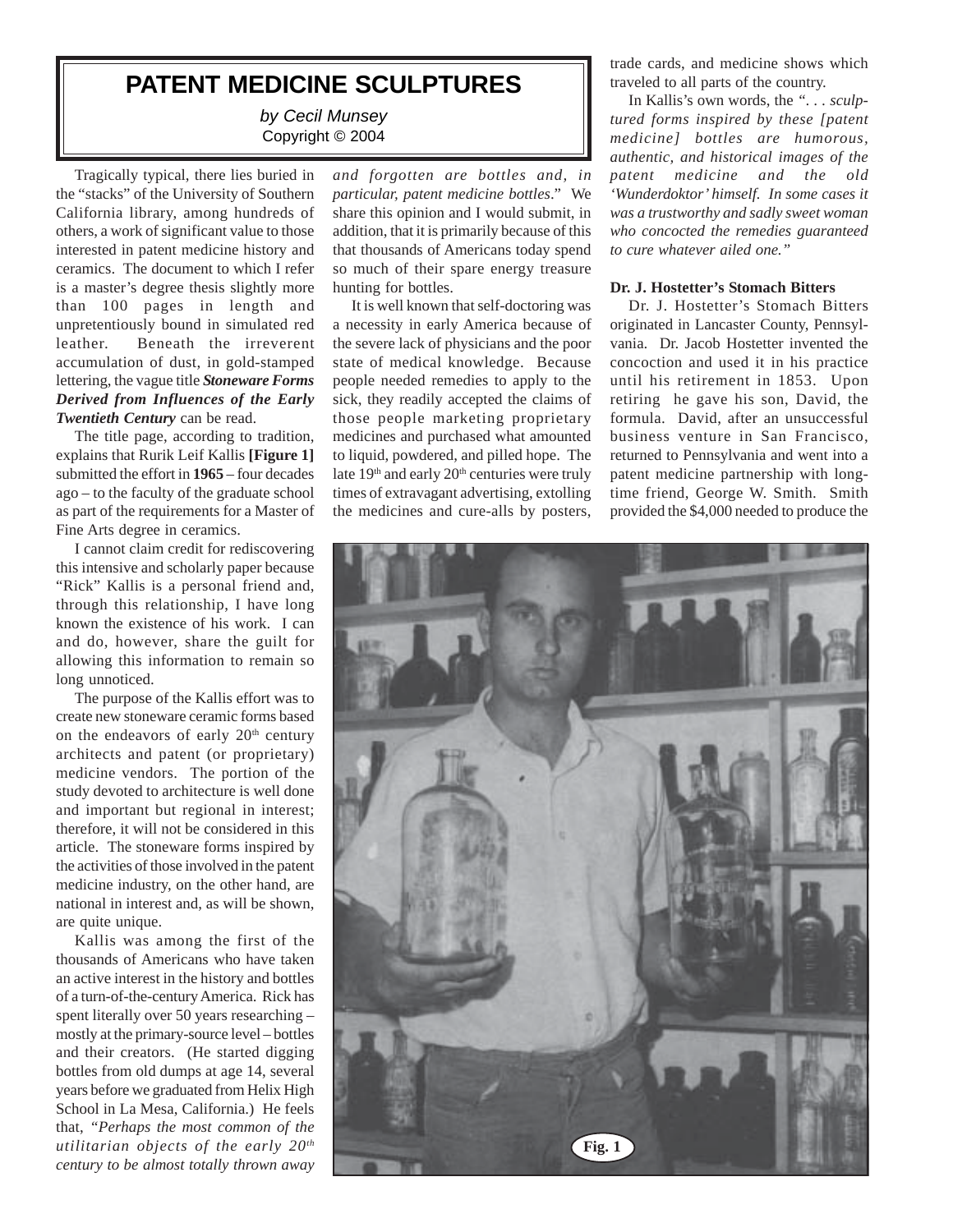first batches of Dr. J. Hostetter's Stomach Bitters, and otherwise get the business started.

The firm was successful and advertised widely – or most likely it was the other way around. The Civil War further ensured success for the product when the Union army began to order the bitters by boxcar load. The army, no doubt, found the product useful in encouraging soldiers before a battle – Hostetter's Bitters was 47 per cent (94-proof) alcohol.

The ceramic sculpture inspired by the historic product is basically in the shape of a traditional Hostetter bottle **[Figure 2]**. The basic shape of the square bottle was recreated with clay slab construction **[Figure 3** and **4]**. A thrown sphere was added to form the head which is very much a likeness of David Hostetter, as determined from an early private-die proprietary medicine revenue stamp portrait.

The embossed portions of the sculpture were achieved by adding thin slabs of clay and then cutting away the negative areas. It is interesting to note that cutting a section from a thrown bowl and attaching it to the head formed the beard. On the reverse **[Figure 4]** is a partial facsimile of a label complete with slogan and the Hostetter trademark, which was St. George



slaying a dragon.

Summarizing this effort, Kallis explained that *"from an aesthetic standpoint, the waxy brown glaze gave the appearance or feeling of the earthy brown*





*roots and herbs supposedly used to concoct the bitters."* He also maintained that the base gave the effect of Victorian elegance and that the soft stony orange unglazed finish of the head realistically contrasted the shiny waxy glaze.

## **Munyon's Homeopathic Home Remedy**

Munyon's Homeopathic Home Remedy is another firm that has been immortalized in a Kallis sculpture [**Figures 5** and **6]**. Ex-editor, book agent, musician, song writer, teacher, lawyer and preacher, James M. Munyon, a man who finally found his calling in the manufacture and promotion of patent medicines, ironically sold his nostrums by the extensive use of slogans such *as "No punishment is too severe for him [sic] who deceives the sick."* History recalls Munyon as a man always dressed in black, sporting a pompadour, and wearing a stern countenance. The less formal side of the man can, perhaps, be seen somewhat in the fact that he had four wives.

Even though Munyon was found guilty of fraud and fined several times by the government, because his remedies consisted chiefly of sugar and alcohol, he continued in business and was worth several million dollars at the time of his death.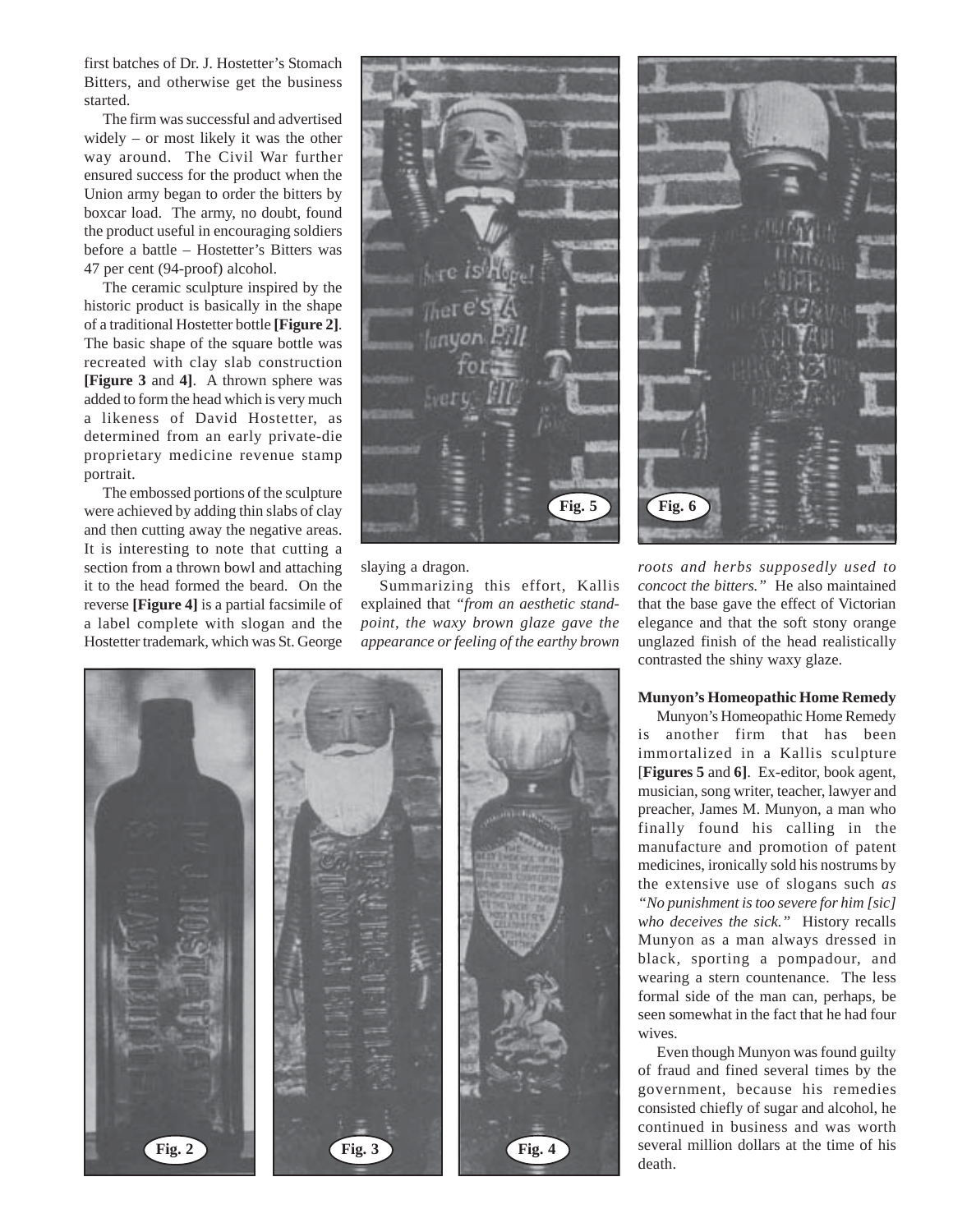A bottle embossed "Dr. Munyon's Cure for Asthma, Catarrh, Colds, and all Throat and Lung Diseases inspired the sculpture" and the image of Munyon put forth in his advertising. The sculpture shows not only the black clothing and stern face but also Munyon pointing upward. The latter idea was drawn from the many slogans. The slogan in particular is: *"If the Sign of the Cross were to be Destroyed, the Next Best Sign Would be the Index Finger Pointing Heavenward."* Probably, however, the most famous of the Munyon slogans is the one found on the obverse of the Kallis sculpture, *"There is Hope! There's a Munyon Pill for Every Ill."* In addition to the bottle-shaped body, the sculpture features the head of "Dr." Munyon as pictured in his many advertisements.

Rick points out for his professors that the piece was made in two parts – the legs and feet were attached separately after the initial firing. He further explains that ". . . the black glaze gave the overall piece a warm, lifelike quality." He goes on in summary that, "The Gesture of the upraised arm, the facial expression, and Dr. Munyon's sayings . . . gave to this sculpture further implications of the fraud he lived and sold."

# **Dr. Kilmer's Swamp-Root, Kidney, Liver and Bladder Cure**

Dr. Kilmer's Swamp-Root, Kidney, Liver and Bladder Cure is another of the classics of the patent medicine industry to be treated in sculpture by bottle collecting ceramist Rick Kallis. S. Andral Kilmer, M.D., and his salesman-brother, Jonas M. Kilmer, originated the product in 1879. The combined talents of doctor and business acumen made their firm an immediate and lasting success – some of their products are still sold today.

While the brothers were successful in business, they could not tolerate each other personally. In 1890 Jonas bought out S. Andral and took in as a partner his son, Willis Sharpe Kilmer. Together they developed the business at a fantastic rate. In 1902, an eight-story building of cast concrete, in Binghamton, New York, was constructed to house the giant firm.

Again, the resulting sculpture **[Figures 7** and **8**] was inspired by bottles and advertising literature. The body is made in replication of a Swamp-Root bottle. The head is a realistic rendering of Dr. Kilmer as he was pictured on labels and so forth. The folded arms represent small vials used

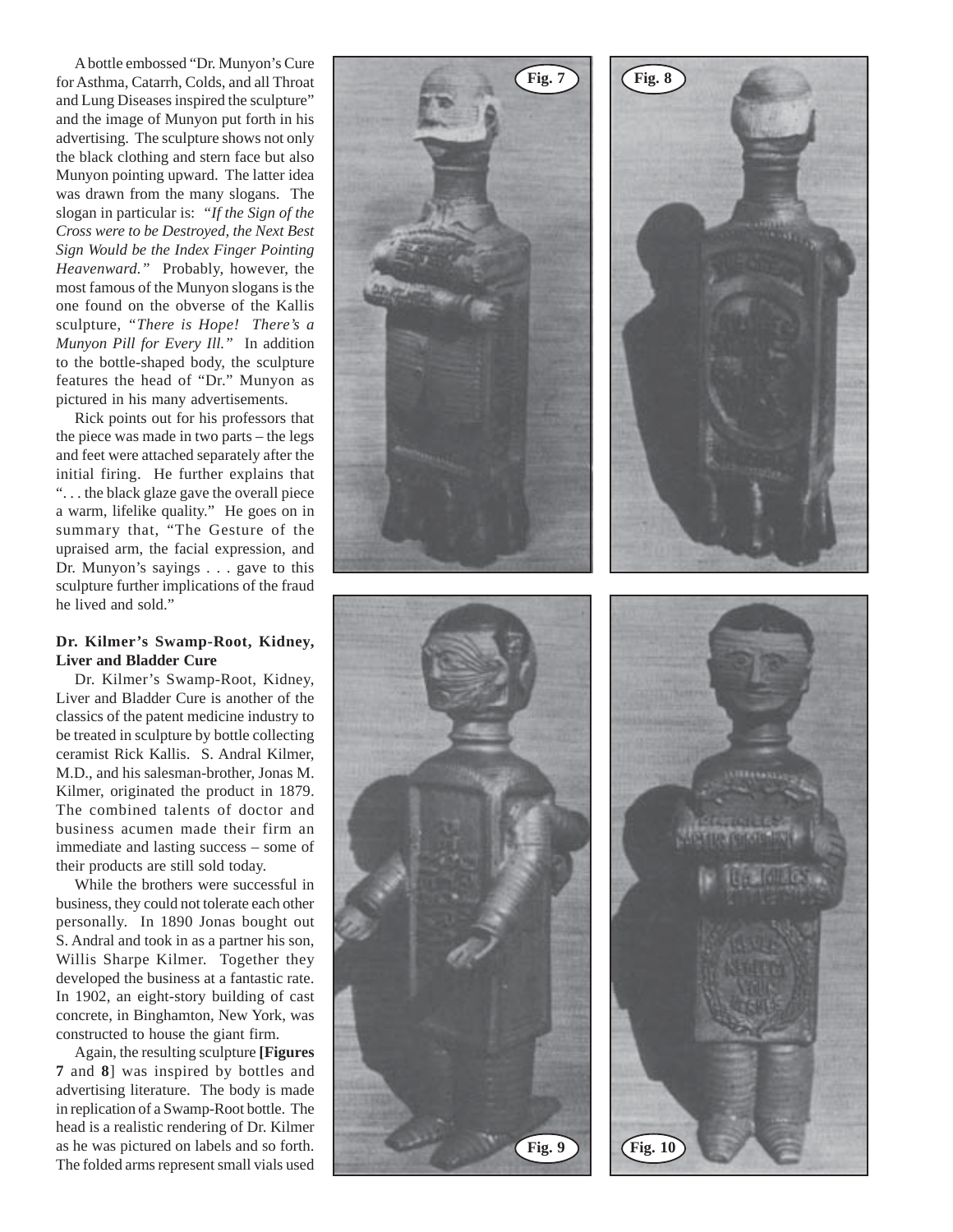by the firm to contain Parilla Liver Pills and samples of Swamp-Root. The base is quite symbolic in that it represents mangrove roots growing in the water of a swamp.

#### **Dr. Miles' Restorative Nervine**

The Dr. Miles' Laboratories of Elkhart, Indiana, made Dr. Miles' Restorative Nervine. This historic firm began in the 1870s and still sells proprietary products today. Some of the firm's most popular products include New Heart Cure, Anti Pain Pill, Little Pills, and, of course, Restorative Nervine, their most popular item.

The Kallis sculpture inspired by Dr. Miles and his products is illustrated in **Figures 9** and **10**. This particular piece, as will be noted, is two-faced. One face **[Figure 9]**, in pain, displays exposed nerves and is obviously symbolic of a person before taking Dr. Miles' Restorative Nervine. The other face **[Figure 10]** symbolizes a person who has gained relief through the use of Nervine. The postures portrayed are also significant: **Figure 9** features the beseeching outstretched arms of a man in pain; and **Figure 10** shows the folded arms of contentment and/or relief.

As in the other sculptures discussed, the body is a replica of the firm's most popular bottle and the head is a lifelike rendering of Dr. Miles. Also, the arms in **Figure 10** represent vials sold by Dr. Miles' Laboratories. This sculpture is also of two-piece construction.

## **The Mother's Friend**

Bradfield Regulator Company of Atlanta, Georgia, was also one of the giant patent medicine firms of turn-of-thecentury America. Their main product was The Mother's Friend; and like the others selected by Kallis, it was a truly national item.

From the advertising slogans one can easily imagine the purpose of this particular medicine. One slogan was, "Shortens the duration of labor:" another was, "Causes an unusually easy and quick delivery." One wonders about the effectiveness of this nostrum; government chemists found that the medicine consisted of oil, soap, and 20 percent alcohol (40 proof).

Here again the bottle provided Kallis with the basic inspiration for the Sculpture **[Figures 11** and **12]**. The head,





the most striking feature of this piece is the hole in the front **[Figure 11]**; it provides a peek into this very symbolic orifice revealing the figure of a baby.

Kallis's own conclusions about the results of this creation are well taken: "This particular sculpture struck a note of pathos, of tenderness, and sorrow, and even worry to the observer. It appealed to, and stirred the emotions with, apprehension, and yet, with the fervent hope that some of the claims for the remedy as advertised could be true."

## **Lydia E. Pinkham's Vegetable Compound**

Lydia E. Pinkham's Vegetable Compound, perhaps the most famous of all patent medicines, is the subject of the last of the Kallis sculptures to be shown and discussed here. Although Lydia Pinkham was born in 1819, it was not until 1875 that the family began to commercially produce and promote Lydia's vegetable compound. They went into business as a last attempt to rebuild the family fortune.

Though the first few years were a struggle, they finally began to profit from their efforts. Advertising, as is most always the case, was the chief reason for success. Lydia herself died in 1883, but the Pinkham Company kept her alive in the consumer's eyes by urging women to write to Lydia concerning their personal female problems and by wording their literature to make it appear that Lydia was still active in the business. Literally millions of dollars have been spent ( 40 or so) over the years to keep Lydia's face before the public. Such practices made Lydia the most famous and familiar female face of the 19<sup>th</sup> century.